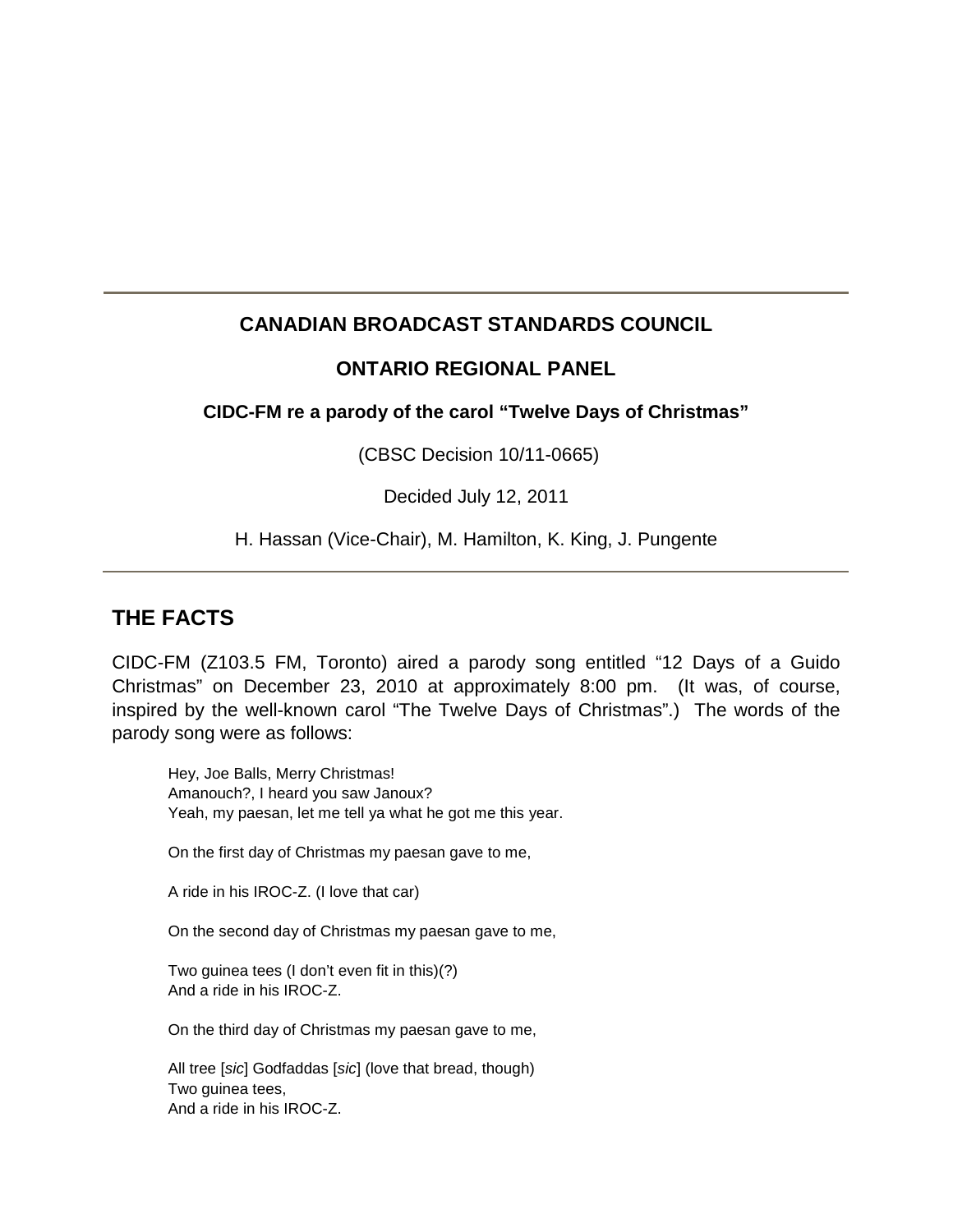On the fourth day of Christmas my paesan gave to me (you're gonna like this)

Four fresh cannolis, All tree Godfaddas, Two guinea tees, And a ride in his IROC-Z.

On the fifth day of Christmas my paesan gave to me,

Five pinky rings! Four fresh cannolis, All tree Godfaddas, Two guinea tees, And a ride in his IROC-Z (Wait, there's more!).

On the sixth day of Christmas my paesan gave to me,

Six Sergio Tacchinis (Yes!), Five pinky rings! Four fresh cannolis, All tree Godfaddas, Two guinea tees, And a ride in his IROC-Z.

On the seventh day of Christmas my paesan gave to me,

Seven Piazza jerseys (You gotta be kidding), Six Sergio Tacchinis, Five pinky rings! Four fresh cannolis, All tree Godfaddas, Two guinea tees, And a ride in his IROC-Z.

On the eighth day of Christmas my paesan gave to me,

Eight how ya doins (How you doin'?), Seven Piazza jerseys, Six Sergio Tacchinis (How you doin'?), Five pinky rings! Four fresh cannolis, All tree Godfaddas, Two guinea tees, And a ride in his IROC-Z.

On the ninth day of Christmas my paesan gave to me (straighten myself out),

Nine balls-a-grabbin', Eight how ya doins, Seven Piazza jerseys,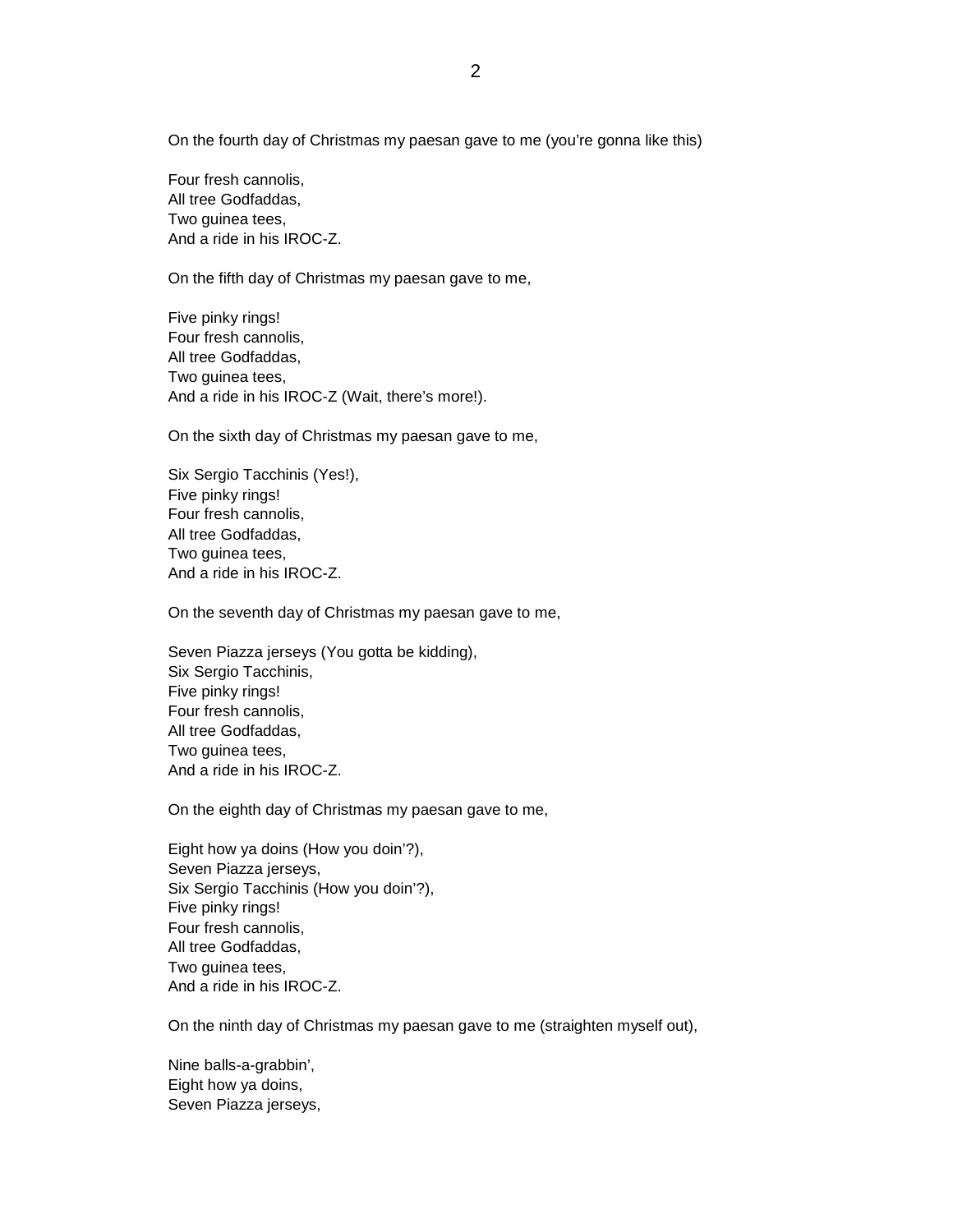Six Sergio Tacchinis, Five pinky rings! Four fresh cannolis, All tree Godfaddas Two guinea tees, And a ride in his IROC-Z.

On the tenth day of Christmas my paesan gave to me,

Ten new hand gestures (What were they?), Nine balls-a-grabbin' (Oh!), Eight how ya doins, Seven Piazza jerseys, Six Sergio Tacchinis, Five pinky rings! (What are you gonna do?) Four fresh cannolis, All tree Godfaddas, Two guinea tees, And a ride in his IROC-Z.

[In a sad voice and crying is heard in the background] On the eleventh day of Christmas my paesan gave to me,

Eleven Sinatra CDs (A moment of silence for the Chairman of the Board,) Ten new hand gestures, Nine balls-a-grabbin', Eight how you doins, Seven Piazza jerseys, Six Sergio Tacchinis, Five pinky rings! Four fresh cannolis, All tree Godfaddas, Two guinea tees, And a ride in his IROC-Z.

On the twelfth day of Christmas my paesan gave to me,

Twelve gobs of hair gel (Would you watch the hair?), Eleven Sinatra CDs, Ten new hand gestures, Nine balls-a-grabbin', Eight how ya doins, Seven Piazza jerseys, Six Sergio Tacchinis, Five pinky rings! (How do you like me now?). Four fresh cannolis, All tree Godfaddas, Two guinea tees, And a ride in his IROC-Z.

Yeah! That's for you, God bless.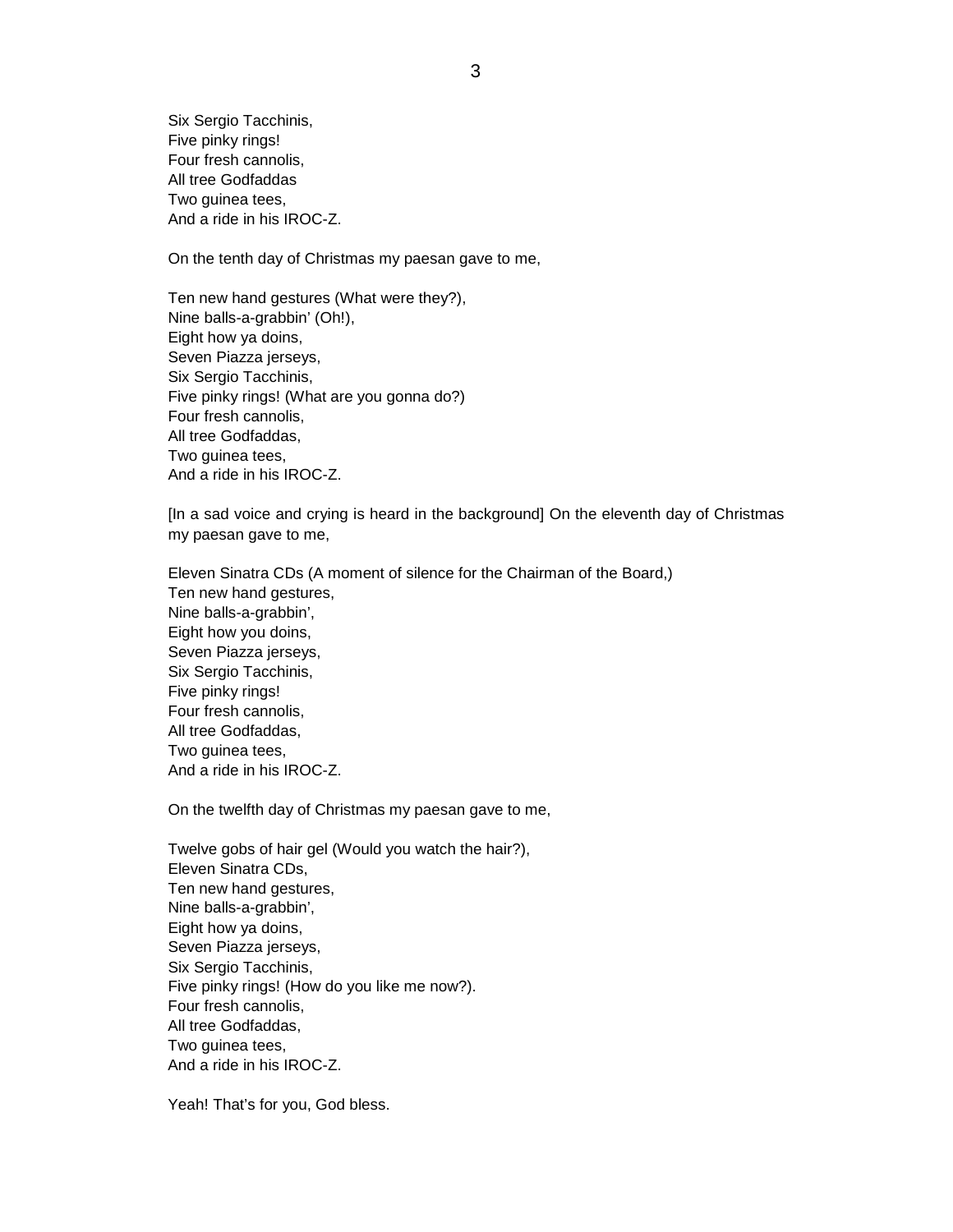On the following day, a complainant sent an e-mail to the CRTC, which forwarded it to the CBSC in due course. It read:

My complaint is regards [*sic*] to a song I keep hearing on radio station Z103.5 in Toronto. The song is titled the "12 days of a Guido Christmas" and portrays Italians in a stereotypical way. This kind of garbage should not be on the public airways [*sic*]. I was offended as my father had to endure this kind of racism when he emigrated to Canada from Italy 40 years ago. [The complainant then provided the words to the song.]

I guess it's funny to the people at the station when they play this garbage. This only promotes stereotypes and does not benefit the public.

General Counsel to the radio station sent the following reply on January 20, 2011:

We are in receipt of your complaint filed with the Canadian Broadcast Standards Council in which you claim a song played on our station, CIDC-FM, portrays Italians in a stereotypical way to which you take offence. I have been asked to review your complaint and the relevant Code of Ethics and to provide you with a reply.

In reading the lyrics to the song, there is no mention of the word "Italian" or the country of Italy whatsoever. The only references which may be indicative of national or ethnic origin are the words "Guido" (which appears in the title of the song) and the word "paesan" (which appears throughout). It is our position that neither of these terms can be seen as being used in an unduly negative or abusive way that puts Italians in a negative light.

*Use of the term "Guido"*

The word Guido is defined in the Webster's On-Line Dictionary as:

a slang term for a stereotypical working class white male from the Northeastern United States with a macho attitude. A cultural level considered to not be the highest, prejudices against nonwhite ethnicities - and races, and a love for gold chains and slicked-back hair, It is particularly associated with New York City, Long Island, New Jersey. Philadelphia and Buffalo. It originates from the large Italian-American population of the region however, there are "Guidos" from a variety of white ethnic backgrounds.

The definition clearly indicates the term Guido is used in a variety of white ethnic backgrounds, and does not describe Italians in particular. Consequently, it can not be said that the term "portrays Italians in a stereotypical way" as you allege in your complaint.

Even if one concedes that the term has become so closely linked to the Italian community as to be exclusive, it only describes a segment of that population and cannot be seen as painting all Italians with same brush. It is our position that the description in this particular song of a certain character as a "Guido" does not depict all Italians as the same, just as the television series. The Sopranos' depiction of certain Italian-Americans is not seen as depicting all Italians as being members of the Mob.

#### *Use of the word "Paesan"*

Paesan is the Americanized version of the word "paesano" (m) or "paesana" (f) widely used in Italy to denote an individual from the same hometown - a villager or fellow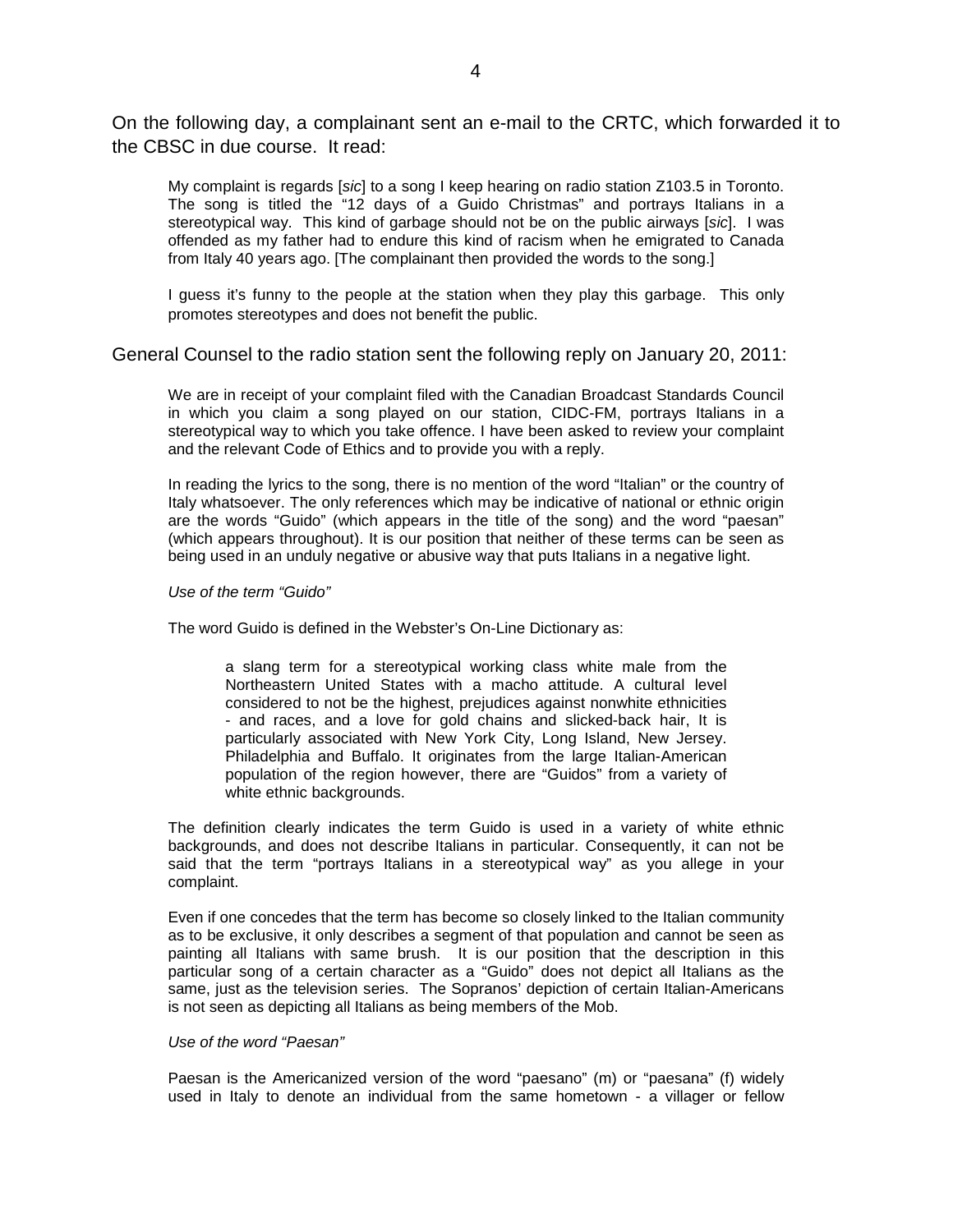countryman. The term is most widely used across the country as a term of endearment. Other cultures call it a tribe, a clan or a Cannuk [*sic*]. Consequently, we fail to see how its repeated use in the song in question promotes any sort of negative stereotype as you allege. The word "paesan" and its repeated use reflects [*sic*] a camaraderie between the individual using it and the people to who [*sic*] she is referring.

#### *Contextual Considerations*

It is our position that the context of the song is clearly meant to be satirical in that it is being performed by a "character" who is himself a Guido who has many paesani. The song is about their relationship and the gifts they have shared over the Christmas holiday. Upon hearing the song, one can visualize the character singing thanks to such depictions of Guidos and Guidettes on television in *Jersey Shore* and elsewhere. Much like The Situation, J-Woww, Snooki and Pauly D are parodies of themselves, the character in the song evokes an extreme image of a persona which is meant to be lighthearted and humorous.

We concede the image of the character in the song is that of a young man with a thick accent, greasy hair, tight white t-shirts and a souped-up sports car. We do not feel that any reasonable person would believe the description of these individuals in song can be interpreted as a description of Italians and even if one did believe that, the depiction being made is one of camaraderie between friends which can not be seen as unduly negative.

We take our obligations as broadcasters very seriously and ensure the content that is aired on our radio stations complies with all regulatory requirements as well as with the Code of Ethics. It is our sincere belief that the song "The 12 Days of a Guido Christmas" does not offend these rules for the reasons we have outlined above. We trust this is satisfactory.

The complainant was not satisfied with the broadcaster's explanation. He replied to the broadcaster the next day (January 21) in the following terms (that letter was copied to the CBSC):

I find your resonse [*sic*] to my complaint to be offensive. You are insulting my intelligence if you expect me to believe that this song is not aimed at Italians. In fact, "Joe Summa and Carmine Famiglietti were not songwriters, but actors, when they decided to write a song about the Christmas gifts that a stereotypical Italian American might receive." http://en.wikipedia.org/wiki/Haya\_Doin'%3F.

You mentioned this definition from Webster's online dictionary. "The definition clearly indicates the term Guido is used in a variety of white ethnic backgrounds, and does not describe Italians in particular." I could not find your definition online but here is mine from Wikipedia. http://en.wikipedia.org/wiki/Guido\_(slang):

Guido is a slang term for a lower-class or working-class urban Italian-American. The Guido stereotype is multi-faceted. Originally, it was used as a demeaning term for Italian-Americans in general.

*Modern usage and the Italo-American reaction*

The term is used in metropolitan areas associated with large Italian-American populations (such as Brooklyn, Staten Island, Queens, The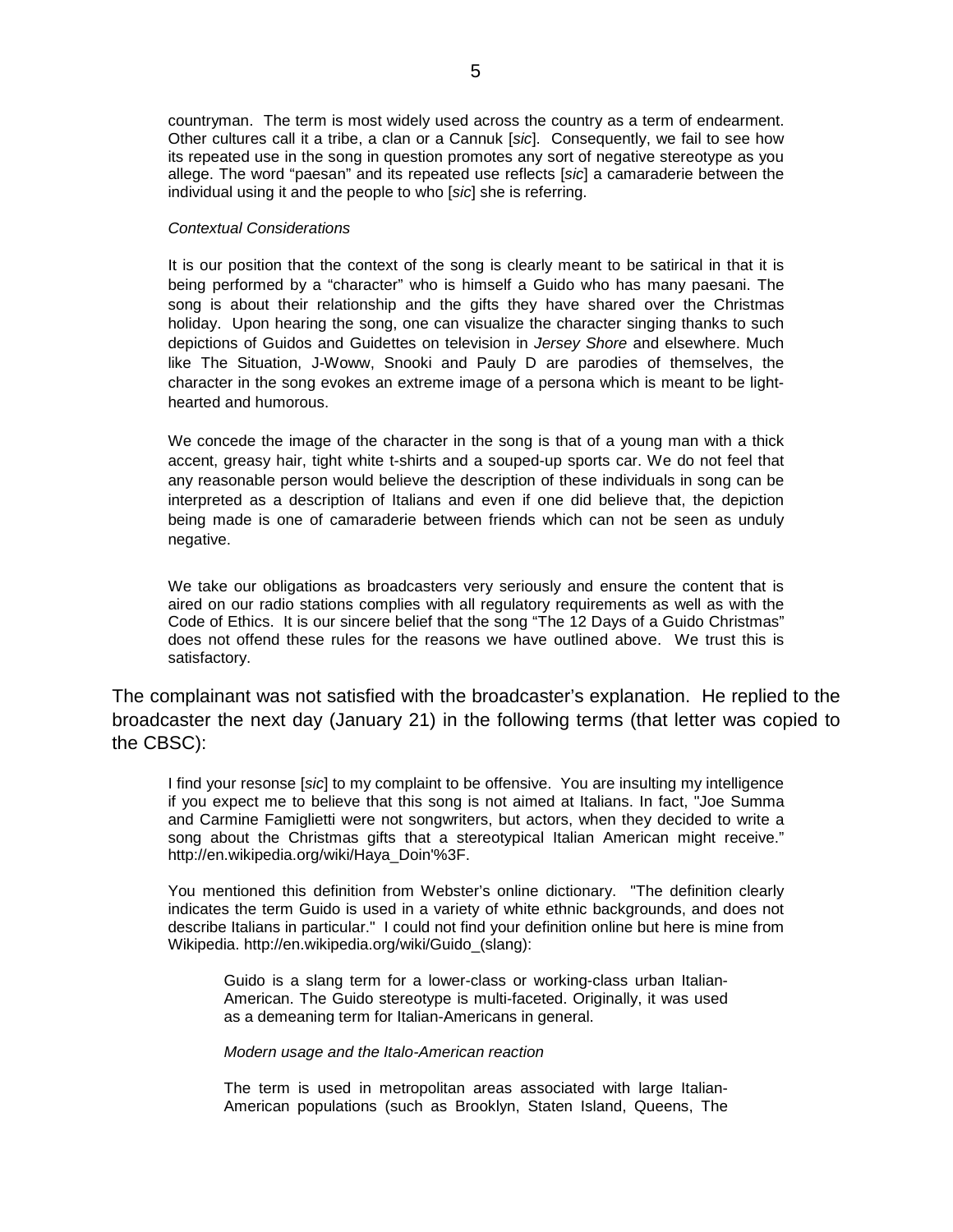Bronx, Long Island, Connecticut, South Philadelphia, Little Italy in Baltimore, the North End in Boston, Federal Hill in Providence, Johnston, Rhode Island, and New Jersey). In other areas, terms such as "Mario" (Chicago) and "Gino" (East Haven, Connecticut, Toronto, Montreal) have a meaning similar to Guido. Although some Italians self-identify as "Guidos", the term is often considered derogatory or an ethnic slur.

The term caused controversy in 2009 when MTV used the term in promotions for the reality television show Jersey Shore, which stars a predominantly Italian-American cast. This spurred objections from Italian-American organizations such as Unico National, NIAF, the Order [of] Sons of Italy in America and the internet watchdog organization ItalianAware. Although MTV removed the term from some promotions, it remains closely associated with the show, and some of the cast members use it regularly to describe themselves while the females sometimes refer to themselves as a "Guidette."

You mentioned "Upon hearing the song, one can visualize the character singing thanks to such depictions of Guidos and Guidettes on television in *Jersey Shore* and elsewhere," but you failed to mention the many Italian organizations are [*sic*] upset at that very show.

I still enjoy listening to Z103.5 but that song has no place being on public airwaves. You may think that I may be the only on complaining so I was the only one offended. That would be wrong. Many of my Italian friends have said that this song should not be on the public airwaves. Do whats [*sic*] right and follow your standards like you say you do.

The complainant's brief Ruling Request was sent to the CBSC on February 2. Attached to it was the text of the letter he had sent to the broadcaster:

I have received the response from the broadcaster and I am not satisfied. The slang term "Guido" is offensive to many Italians. Here is my response to the broadcaster in case you did not receive it.

That letter was, for the most part, identical to the above message of January 21 that had been copied to the CBSC, with the exception of the following closing paragraphs which the complainant had changed in the version attached to the Ruling Request:

Songs that use words that are "often considered derogatory or an ethnic slur" should not be brodcast [*sic*] on public airwaves. The broadcaster is well aware that this song may offend many Italians, yet they insist on playing it to get some laughs at the expense of the Italian race. The broadcaster has not indicated they will stop playing this song, nor have they apologised [*sic*] to me for offending my race.

This seems to me as being unsympathetic towards this issue towards me and their listening audience. Please inform me of any dicisions [*sic*].

# **THE DECISION**

The Ontario Regional Panel examined the complaint under the following provisions of the *CAB Code of Ethics* and the *CAB Equitable Portrayal Code*: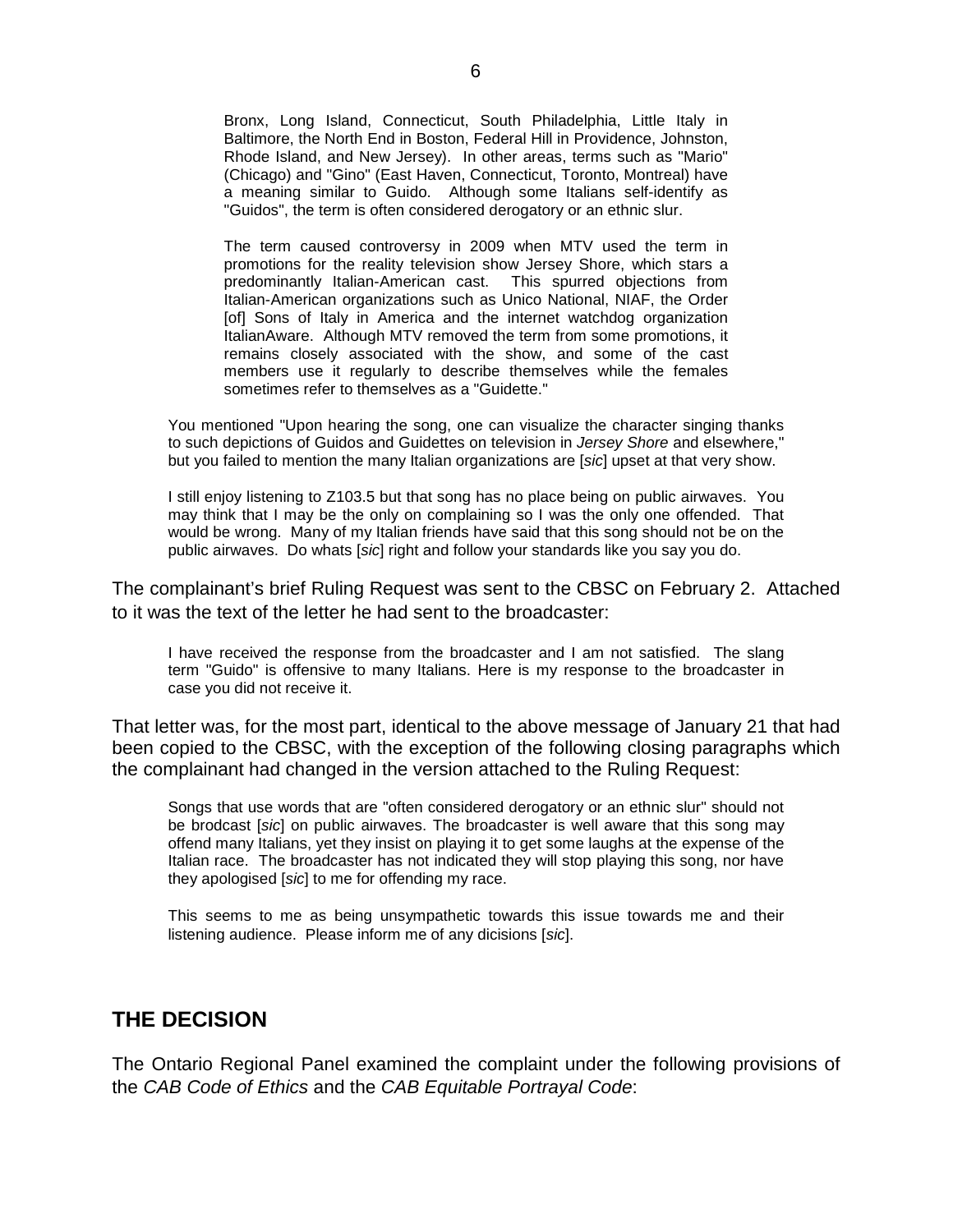### *CAB Code of Ethics*, Clause 2 – Human Rights

Recognizing that every person has the right to full and equal recognition and to enjoy certain fundamental rights and freedoms, broadcasters shall ensure that their programming contains no abusive or unduly discriminatory material or comment which is based on matters of race, national or ethnic origin, colour, religion, age, sex, sexual orientation, marital status or physical or mental disability.

### *CAB Equitable Portrayal Code*, Clause 2 – Human Rights

Recognizing that every person has the right to the full enjoyment of certain fundamental rights and freedoms, broadcasters shall ensure that their programming contains no abusive or unduly discriminatory material or comment which is based on matters of race, national or ethnic origin, colour, religion, age, gender, sexual orientation, marital status or physical or mental disability.

### *CAB Equitable Portrayal Code, Clause 4 – Stereotyping*

Recognizing that stereotyping is a form of generalization that is frequently simplistic, belittling, hurtful or prejudicial, while being unreflective of the complexity of the group being stereotyped, broadcasters shall ensure that their programming contains no unduly negative stereotypical material or comment which is based on matters of race, national or ethnic origin, colour, religion, age, gender, sexual orientation, marital status or physical or mental disability.

### *CAB Equitable Portrayal Code*, Clause 7 – Degrading Material

Broadcasters shall avoid the airing of degrading material, whether reflected in words, sounds, images or by other means, which is based on race, national or ethnic origin, colour, religion, age, gender, sexual orientation, marital status or physical or mental disability.

#### *CAB Equitable Portrayal Code*, Clause 9 – Language and Terminology

Broadcasters shall be sensitive to, and avoid, the usage of derogatory or inappropriate language or terminology in references to individuals or groups based on race, national or ethnic origin, colour, religion, age, gender, sexual orientation, marital status or physical or mental disability.

- [...]
- b) It is understood that language and terminology evolve over time. Some language and terminology may be inappropriate when used with respect to identifiable groups on the basis of their race, national or ethnic origin, colour, religion, age, gender, sexual orientation, marital status or physical or mental disability. Broadcasters shall remain vigilant with respect to the evolving appropriateness or inappropriateness of particular words and phrases, keeping in mind prevailing community standards.

#### *CAB Equitable Portrayal Code*, Clause 10 – Contextual Considerations

Broadcasts may fairly include material that would otherwise appear to breach one of the foregoing provisions in the following contextual circumstances: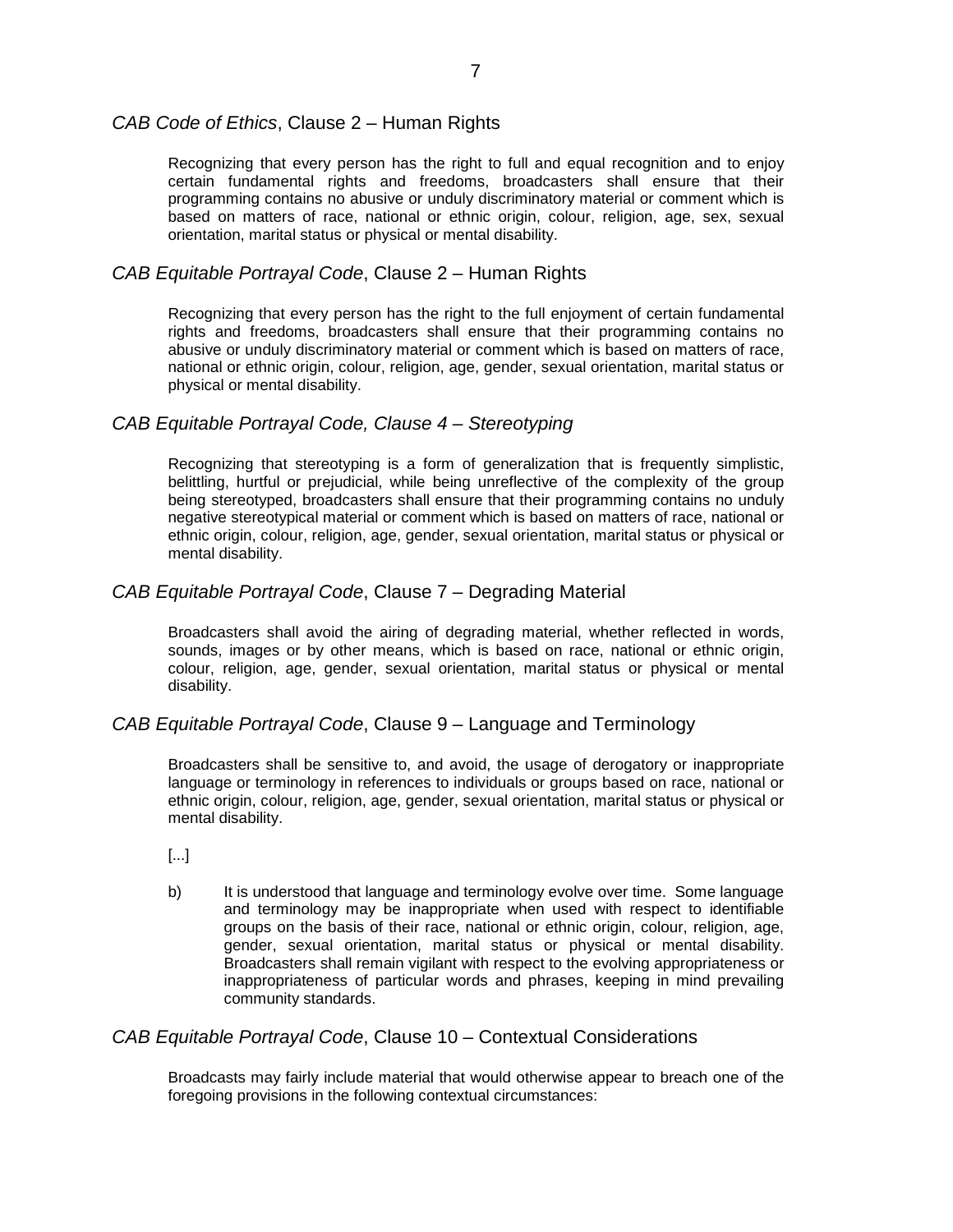- a) Legitimate artistic usage: Individuals who are themselves bigoted or intolerant may be part of a fictional or non-fictional program, provided that the program is not itself abusive or unduly discriminatory;
- b) Comedic, humorous or satirical usage: Although the comedic, humorous or satirical intention or nature of programming is not an absolute defence with respect to the proscriptions of this Code, it is understood that some comedic, humorous or satirical content, although discriminatory or stereotypical, may be light and relatively inoffensive, rather than abusive or unduly discriminatory;
- $[\ldots]$

The Panel Adjudicators read all of the correspondence and listened to the broadcast of the challenged song. The Panel concludes that the challenged broadcast is in breach of the Human Rights Clauses of the *CAB Code of Ethics* and the *CAB Equitable Portrayal Code*, as well as Clause 9 of the latter Code. With one Adjudicator dissenting, the Panel concludes that the broadcast did not breach any of the other codified standards cited above.

## **The Words "Guido" and "Guinea"**

While the Panel appreciates the focus of the complainant on the word "Guido", the Adjudicators are also extremely conscious of the fact that *that* word was not used even once in the parody song. The complainant himself did use the word in providing the name of the song, "12 Days of a Guido Christmas" in his initial complaint but the word was not actually aired as a part of any of the verses broadcast on CIDC-FM. The Panel is also conscious of the fact that the complainant's greater, overriding concern was that the song "portrays Italians in a stereotypical way." This decision will deal with the broader question of stereotyping in the next section.

The foregoing being said, there is another disparaging term for Italians used in the second stanza of the song and that word is repeated in every stanza thereafter, namely, the word "guinea". This Panel has previously dealt with a complaint about the use of the term in its decision *CKTB-AM re an episode of the Phil Hendrie Show* (CBSC Decision 02/03-0383, May 2, 2003). In that challenged broadcast, a radio host had commented on a report that an Italian doctor had cloned a human baby in the following way: "Some wop cloned a baby" and "another guinea baby is foisted upon the world [...] little greasy kid." After a commercial break, Hendrie said that he had intended "no offence" in using the terms and suggested that Italians should sue the Mafia for creating negative stereotypes about their ethnicity. A listener complained that the use of terms "wop" and "guinea" were racist. This Panel agreed. It began its explanation with the following generic overview:

That elements of the population have succeeded in creating a number of catchwords, nicknames or appellations intended to apply to identifiable groups (frequently minorities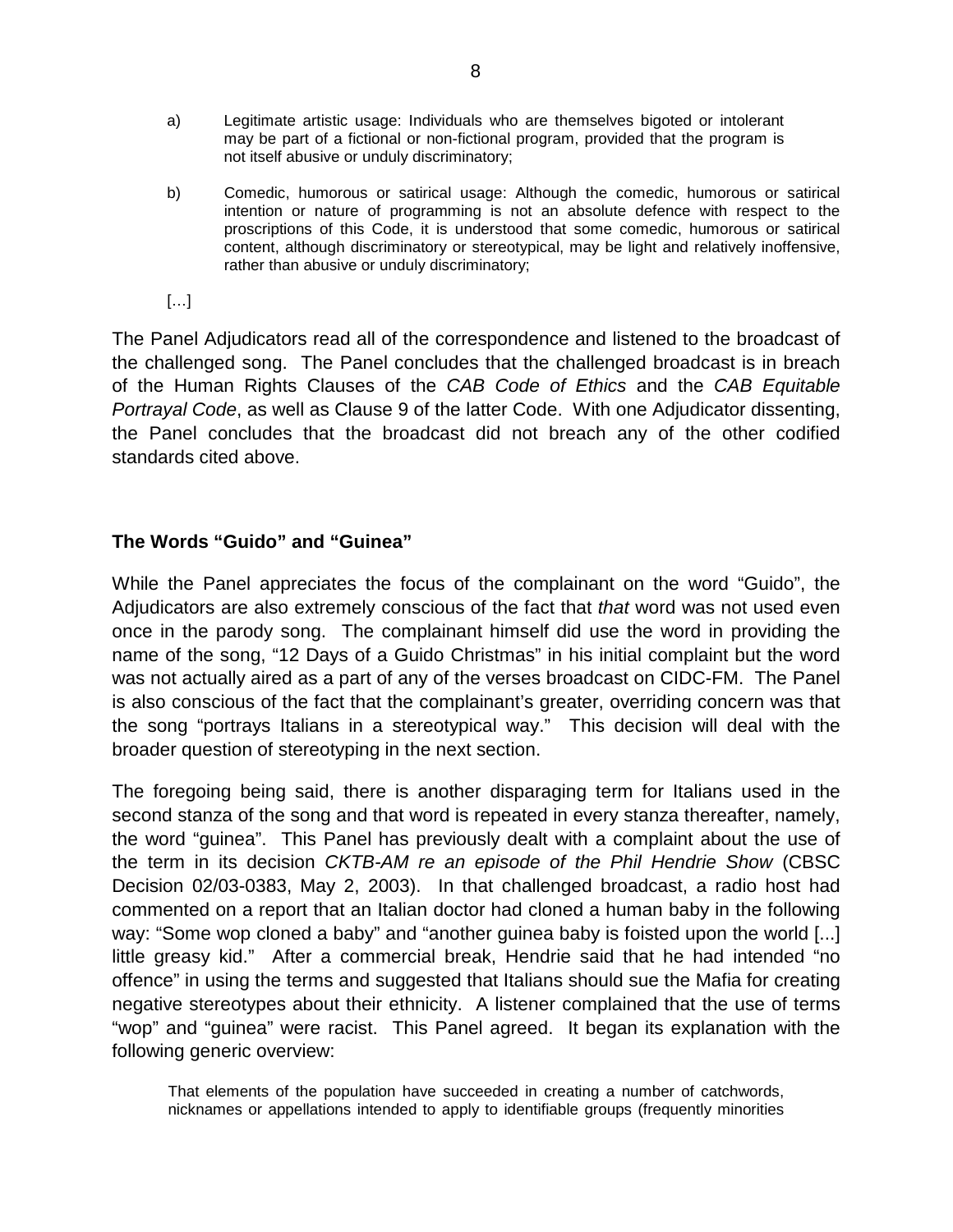distinguished by their ethnicity, nationality, religion or skin colour) is not one of society's notable achievements. While there may be some such terms that are positive and admiring in their nature, many, perhaps most, and certainly all of those at issue here, are not. They tend to be epithetic, denigrating, even derisory in nature. Generally consisting of a single word, they are frequently meant to evoke disparaging reactions with respect to the targeted groups they "define". At worst, they are ugly and nasty. At best they are condescending, a shorthand reference by the user to others who do not have the "right stuff".

The Panel then applied the foregoing perspective to the challenged words.

The issue in the matter at hand is whether the terms "wop" and "guinea" are, even if epithetic, not so problematic that they pass the "pure, antiseptic and flawless" test. In the view of the Panel, they do not. They fall within the category of sweeping racial slurs. They are disparaging terms, utterly without redemptive value. While there may be some dramatic programming circumstances (not encountered here) in which the use of such words *may* be contextually justified, their appropriateness should be carefully monitored.

The Panel finds nothing redemptive in the matter at hand regarding the utterly gratuitous use of the word "guinea". While it was not used in the challenged parody song in the denigrating, nasty way Phil Hendrie had employed it, the Panel finds that the word is, by its nature, abusive and unduly discriminatory. Like the racial epithet "wog" dealt with by this Panel in *CFRA-AM re The Lowell Green Show (Somalia Commission Report)* (CBSC Decision 96/97-0238, February 20, 1998), "guinea" is disparaging and abusive. Unless the word is contextually justified, a Panel will be likely to find its usage in breach of the Human Rights Clauses of the *CAB Code of Ethics* and the *CAB Equitable Portrayal Code*.

Insofar as the context is concerned, the Panel finds no justification for the use of the word "guinea". The Panel does not consider that it is "light and relatively inoffensive", as would be required in order to apply the comedic defence established in Clause 10(b) of the *Equitable Portrayal Code*. The word is derogatory, inappropriate, abusive and unacceptable and there is no more reason for its usage here than there was in the *Phil Hendrie Show*. While, for reasons discussed below, the Panel finds the rest of the parody song relatively harmless, it considers that this word taints the humour. Other relatively harmless choices might have been made. In the view of the Panel, this one is in breach of the Human Rights Clauses of the *Code of Ethics* and the *Equitable Portrayal Code*, as well as Clause 9 of the latter Code.

## **The Rest of the Song**

The Panel finds the comments of the broadcaster's General Counsel to the effect that "there is no mention of the word 'Italian' or the country of Italy whatsoever" to be unconvincing. Indeed, in this respect, it appreciates the aspect of the complainant's Ruling Request in which he commented that "You are insulting my intelligence if you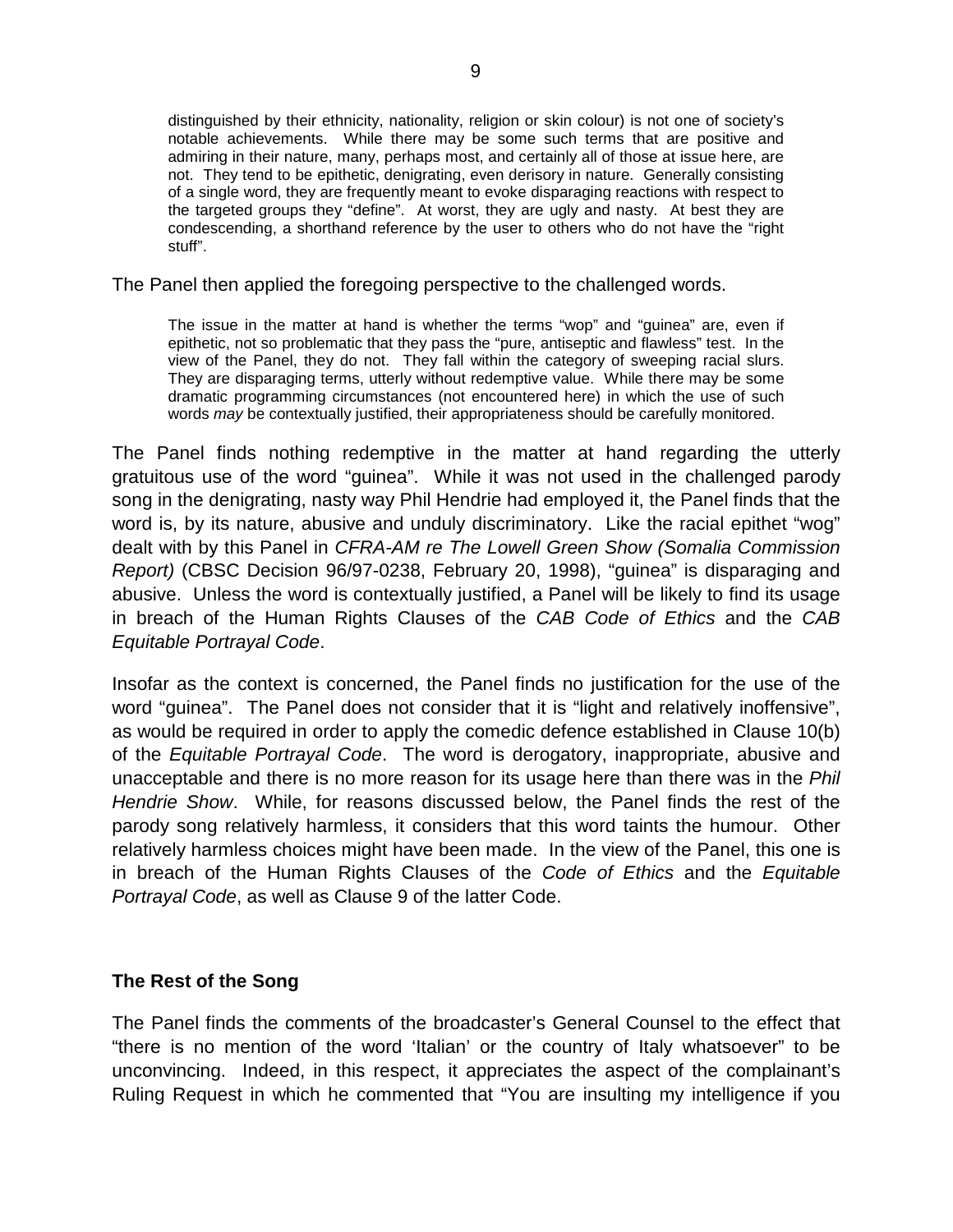expect me to believe that this song is not aimed at Italians." The Panel's view is that every line of the song makes it abundantly clear that the ditty was indeed focussed on Italians. Moreover, the Panel does consider that the song stereotypes Italians. The foregoing being said, the matter does not end there, for, even admitting that stereotyping comments have been made, the codified standard requires that "programming contains no *unduly negative* stereotypical material or comment." In other words, not all stereotyping is of a negative nature. To label one community superbly athletic, another skilled in computers and mathematics, another endowed with culinary finesse, yet another remarkably intelligent would not be insulting or negative to any one of those communities. There is no prohibition against stereotyping comments unless they are unduly negative. Two previous decisions may be usefully applied. In one of these, a decision of this Panel, namely, *CFNY-FM re a "Wha' Happened?" segment on the Dean Blundell Show* (CBSC Decision 08/09-1238, September 23, 2009), the Panel made the following comments regarding the issue of stereotyping:

[T]he Panel Adjudicators were somewhat troubled by the language and tone used in the segment dealing with the Mexican gynaecologist. Beginning with the reference of Hyper-Lee, the woman telling the Mexican story, to "a Mexican gynaecologist", one of the cohosts laughed, possibly (in the view of the Panel) as though such terms were mutually exclusive. Then the reference to the doctor "by name" was a mocking "Doctor Taco". And there were numerous examples of the affecting of a Mexican accent to accompany elements of the story. The bottom line for the Panel, though, is that, although the attitude of the co-hosts was distasteful and crude, there was not a single specific negative stereotypical comment made regarding Mexicans. Accents, even though they may indeed be mocking, do not *per se* constitute unduly negative stereotypical comments. Nor does the application of a yuk-yuk name such as that mentioned immediately above. All in all, the Panel does not find the unduly negative stereotypical content required for a finding of breach of Clause 4 of the *Equitable Portrayal Code*.

On the issue of degrading content, the Panel said:

As to the application of Clause 7 of the *CAB Equitable Portrayal Code*, the Panel has found no connection. In other terms, the Panel finds *nothing* in the Mexican gynaecologist segment of the program that is remotely degrading. To use some of the complainant's words, a bit sickening perhaps (to some), a little grotesque perhaps (to others), certainly bizarre, but demeaning, not at all, in the view of the Panel, nor degrading, to use the word that appears in Clause 7. To demean, in the sense of the *Oxford English Dictionary*, is: "To lower in condition, status, reputation or character." To degrade, in the *OED*, is: "To lower in estimation; to bring into dishonour or contempt." Those are the critical terms insofar as Clause 7 is concerned. In the view of the Panel, that segment in no way accomplishes any of those forms of diminution. The challenged segment is not in breach of Clause 7.

In the other decision, namely, *CJAY-FM re Forbes and Friends (Chinese Language "Translations")* (CBSC Decision 02/03-1646, April 16, 2004), the Prairie Regional Panel examined a comedic segment that aired on the morning show. In it, the host took a phoney call from a fictitious Mr. Wong who offered to help the hosts learn some phrases in Chinese. The ensuing "translations" provided by Mr. Wong were in English but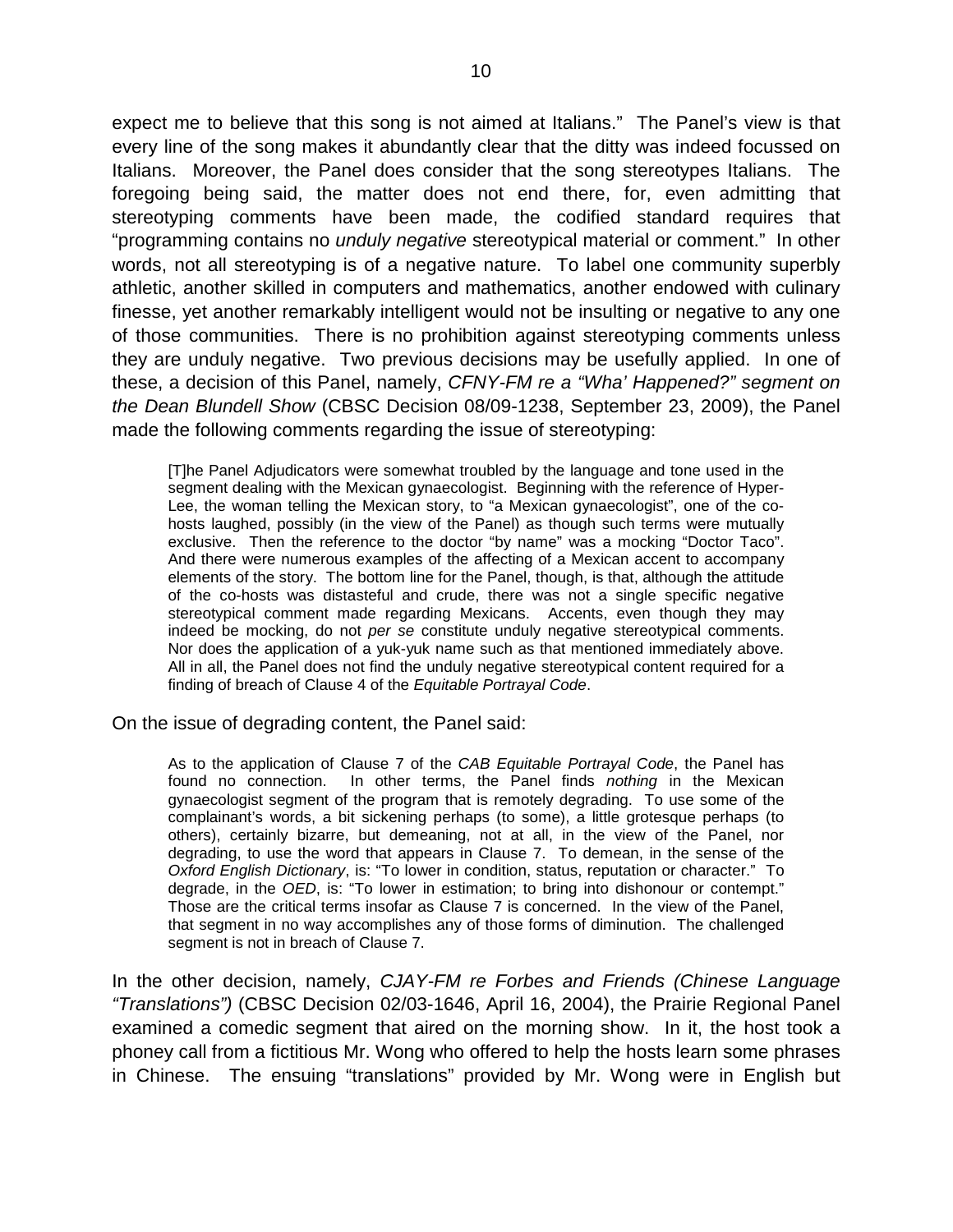pronounced so as to sound Chinese. A complainant alleged that the skit was demeaning to the Chinese community. The Prairie Panel found that

In the present instance, the Panel concludes that the humour is neither deep nor cutting. It depends principally on the relatively light-hearted technique frequently applied in cases of ethnically-oriented humour, namely, the use of accents. While these are generally employed so as to leave the impression that the person or group that is the brunt of the "joke" is inferior, occasionally the issue is simply that the person or group is different. The Panel believes that this is the case in the matter at hand. The Panel considers that the Chinese community is not belittled, mocked or marginalized. It is the object of humour, to be sure, but not on the grounds of any alleged or even implied inadequacy, weakness or failure.

The majority of the Panel is not oblivious to the fact that stereotyping frequently carries a "Don't you find this funny?" underlying tone. There may even be said to be a gently mocking aspect to descriptions of those being stereotyped. Indeed, in the matter at hand, the majority concludes that the comments made in each of the verses were undoubtedly meant to characterize Italian habits and practices, even on a somewhat tongue-in-cheek basis, but it does not consider that the comments were negative, much less unduly negative. While the Panel does not consider there is anything positive to observe about the parody song, the majority does not find that there is any breach of either Clause 4 or Clause 7 resulting from its broadcast.

## **Dissent of K. King**

K. King dissents from the conclusion of the majority that there is no breach of either Clause 4 or Clause 7 resulting from the broadcast of the parody song.

## **Broadcaster Responsiveness**

In all CBSC decisions, the Council's Panels assess the broadcaster's responsiveness to the complainant. In the present instance, the Panel notes that the broadcaster's General Counsel gave a lengthy and thoughtful reply that attempted to respond to the complainant's overall concern. While the Panel is curious about his explanation that the song did *not* stereotype Italians, which the Panel believes it clearly did, General Counsel also caught the key issue that, if any stereotyping or characterization did occur, it did not do so in an unduly negative way. In any event, the broadcaster's response complied with the Council's requirements of membership. Consequently, the Panel considers that CIDC-FM has fully met that membership obligation in this instance.